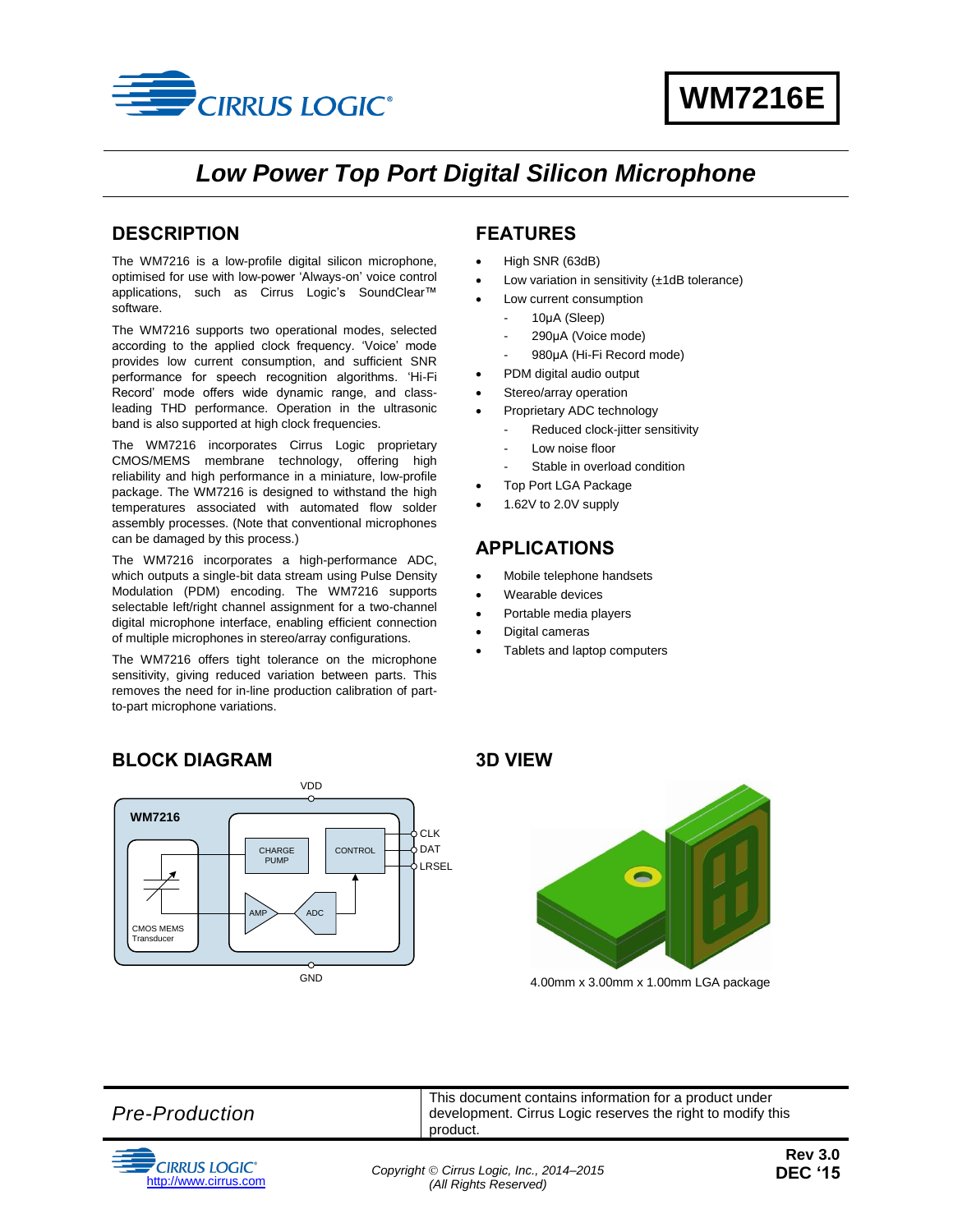

### **TABLE OF CONTENTS**

<span id="page-1-0"></span>

| <b>DESCRIPTION</b>          |    |
|-----------------------------|----|
| <b>FEATURES</b>             |    |
|                             |    |
|                             |    |
|                             |    |
|                             |    |
|                             |    |
| <b>PIN DESCRIPTION.</b>     |    |
|                             |    |
|                             |    |
|                             |    |
|                             |    |
|                             |    |
|                             |    |
|                             |    |
|                             |    |
|                             |    |
|                             |    |
| OPTIMISED SYSTEM RF DESIGN. |    |
|                             |    |
|                             |    |
|                             |    |
|                             |    |
| <b>IMPORTANT NOTICE</b>     | 13 |
| <b>REVISION HISTORY.</b>    | 14 |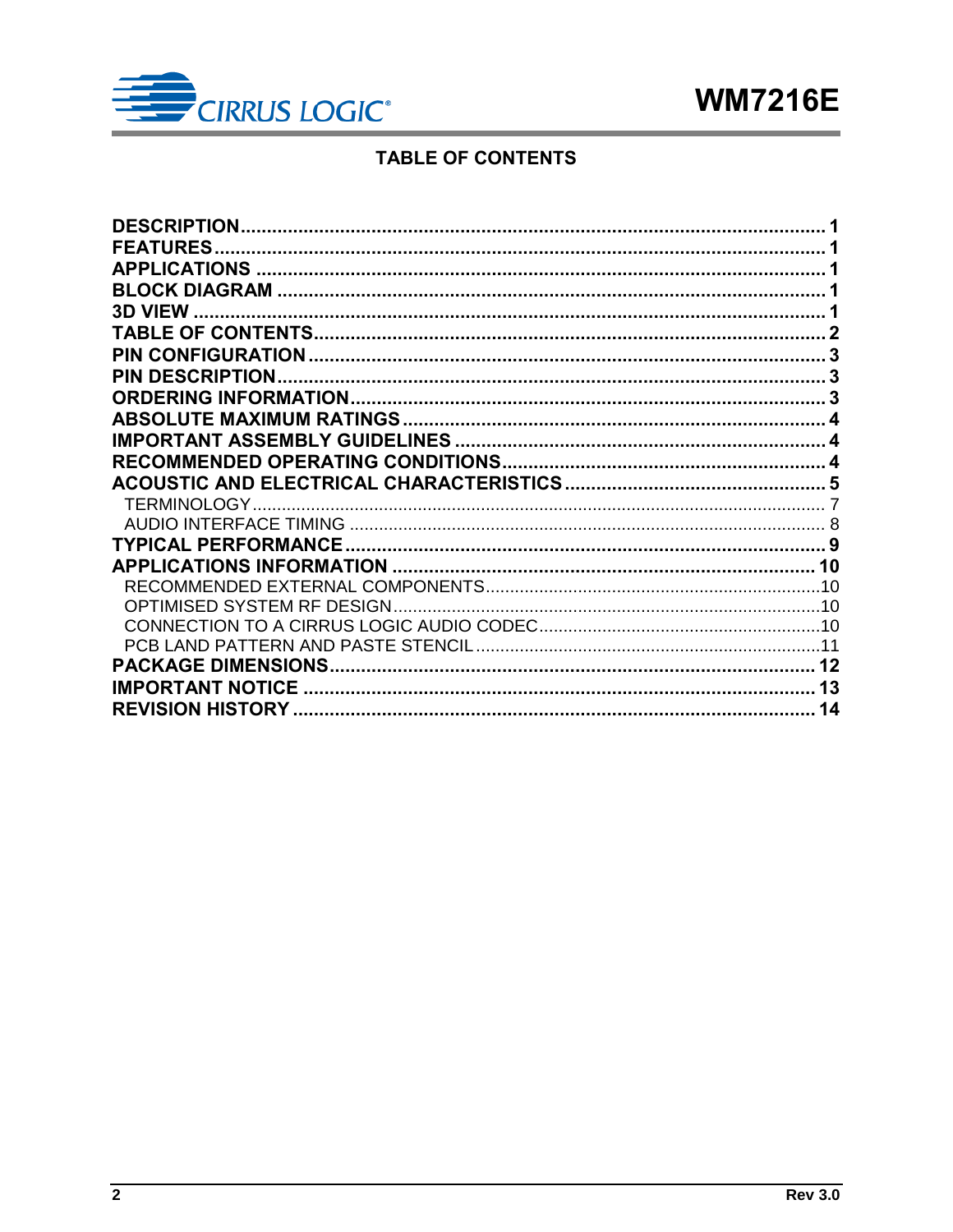

### <span id="page-2-0"></span>**PIN CONFIGURATION**



Top View

#### <span id="page-2-1"></span>**PIN DESCRIPTION**

| <b>PIN</b> | <b>NAME</b> | <b>TYPE</b>    | <b>DESCRIPTION</b>                                                                                                                                                               |
|------------|-------------|----------------|----------------------------------------------------------------------------------------------------------------------------------------------------------------------------------|
|            | VDD         | Supply         | Power supply                                                                                                                                                                     |
| 2          | LRSEL       | Digital Input  | Channel select<br>$0 = Data$ output following falling CLK edge<br>$1 = Data$ output following rising CLK edge<br>Internal pull-down holds this pin at logic 0 when not connected |
|            | <b>CLK</b>  | Digital Input  | Clock input                                                                                                                                                                      |
|            | <b>DAT</b>  | Digital Output | PDM data output                                                                                                                                                                  |
| 5          | <b>GND</b>  | Supply         | Ground                                                                                                                                                                           |

#### <span id="page-2-2"></span>**ORDERING INFORMATION**

| <b>ORDER CODE</b> | <b>TEMPERATURE</b><br><b>RANGE</b> | <b>PACKAGE</b>         | <b>MOISTURE</b><br><b>SENSITIVITY LEVEL</b> | <b>PEAK SOLDERING</b><br><b>TEMPERATURE</b> |
|-------------------|------------------------------------|------------------------|---------------------------------------------|---------------------------------------------|
| WM7216IMSE/RV     | $-40$ to $+100^{\circ}$ C          | _GA<br>(tape and reel) | MSL2A                                       | $+260^{\circ}$ C                            |

**Note:**

Reel quantity = 4800

All devices are Pb-free and Halogen free.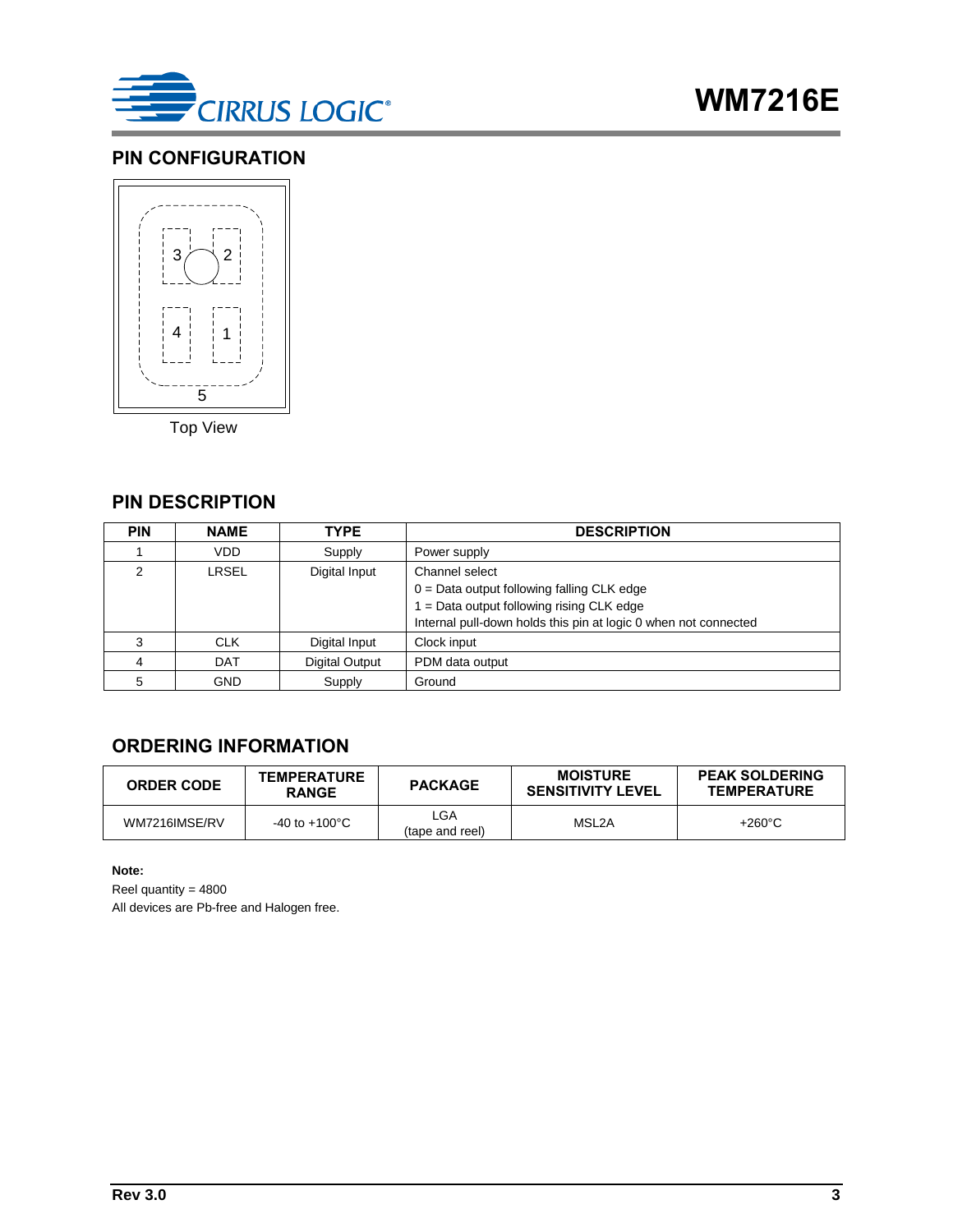

#### <span id="page-3-0"></span>**ABSOLUTE MAXIMUM RATINGS**

Absolute Maximum Ratings are stress ratings only. Permanent damage to the device may be caused by continuously operating at or beyond these limits. Device functional operating limits and guaranteed performance specifications are given under Electrical Characteristics at the test conditions specified.



ESD Sensitive Device. This device is manufactured on a CMOS process. It is therefore generically susceptible to damage from excessive static voltages. Proper ESD precautions must be taken during handling and storage of this device.

Cirrus Logic tests its package types according to IPC/JEDEC J-STD-020 for Moisture Sensitivity to determine acceptable storage conditions prior to surface mount assembly. These levels are:

MSL1 = unlimited floor life at <30°C / 85% Relative Humidity. Not normally stored in moisture barrier bag. MSL2 = out of bag storage for 1 year at <30°C / 60% Relative Humidity. Supplied in moisture barrier bag. MSL2A = out of bag storage for 4 weeks at <30°C / 60% Relative Humidity. Supplied in moisture barrier bag. MSL3 = out of bag storage for 168 hours at <30°C / 60% Relative Humidity. Supplied in moisture barrier bag.

The Moisture Sensitivity Level for each package type is specified in Ordering Information.

| <b>CONDITION</b>                            | <b>MIN</b>            | MAX              |  |
|---------------------------------------------|-----------------------|------------------|--|
| Supply Voltage (VDD)                        | $-0.3V$               | $+4.2V$          |  |
| Voltage range digital inputs (LRSEL, CLK)   | $-0.3V$               | 2.3V (see note)  |  |
| Operating temperature range, T <sub>A</sub> | $-40^{\circ}$ C       | $+100^{\circ}$ C |  |
| Storage temperature prior to soldering      | 30°C max / 60% RH max |                  |  |
| Storage temperature after soldering         | $-40^{\circ}$ C       | $+100^{\circ}$ C |  |

#### **Note:**

If VDD is above the minimum recommended operating level, the maximum input voltage is VDD + 0.3V.

#### <span id="page-3-1"></span>**IMPORTANT ASSEMBLY GUIDELINES**

Do not put a vacuum over the port hole of the microphone. Placing a vacuum over the port hole can damage the device.

Do not board wash the microphone after a re-flow process. Board washing and the associated cleaning agents can damage the device. Do not expose to ultrasonic cleaning methods.

Do not use vapour phase re-flow process. The vapour can damage the device.

Please refer to application note WAN0273 (MEMS MIC Assembly and Handling Guidelines) for further assembly and handling guidelines.

#### <span id="page-3-2"></span>**RECOMMENDED OPERATING CONDITIONS**

| <b>PARAMETER</b>        | <b>SYMBOL</b> | MIN | <b>TYP</b> | <b>MAX</b> | <b>UNIT</b> |
|-------------------------|---------------|-----|------------|------------|-------------|
| <b>VDD Supply Range</b> | VDD           | .62 |            | 2.0        |             |
| Ground                  | <b>GND</b>    |     |            |            |             |
| <b>Clock Frequency</b>  | FCLK          | 0.3 |            | 4.9        | MHz         |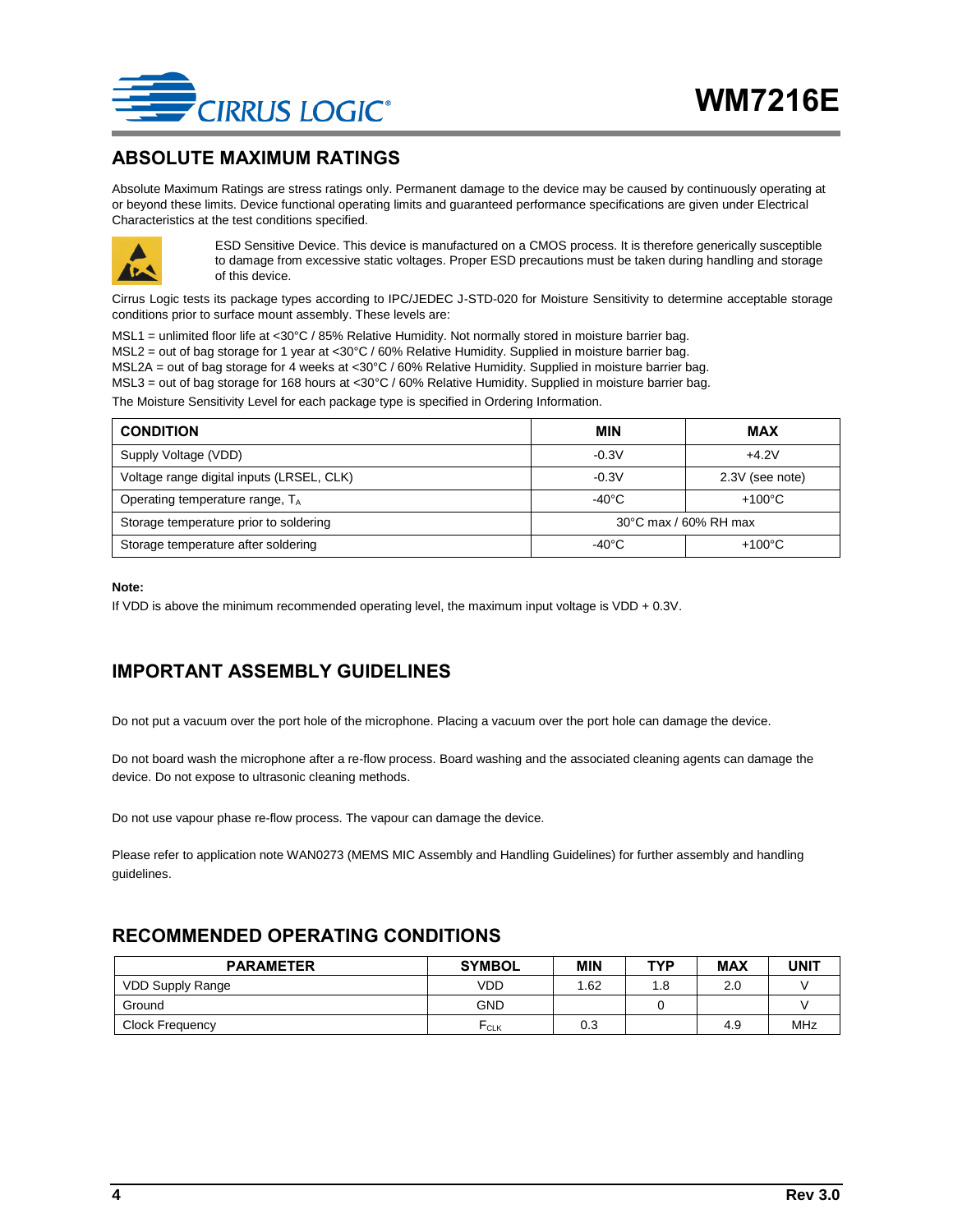

### <span id="page-4-0"></span>**ACOUSTIC AND ELECTRICAL CHARACTERISTICS**

Test Conditions: VDD=1.8V, 1kHz test signal, CLK=3.072MHz, C<sub>LOAD</sub> = 100pF, T<sub>A</sub> = 25°C, unless otherwise stated.

| <b>PARAMETER</b>                                      | <b>SYMBOL</b> | <b>TEST CONDITIONS</b>                  | <b>MIN</b>       | <b>TYP</b>               | <b>MAX</b> | <b>UNIT</b> |
|-------------------------------------------------------|---------------|-----------------------------------------|------------------|--------------------------|------------|-------------|
| Directivity                                           |               |                                         | Omni-directional |                          |            |             |
| Polarity                                              |               | Positive sound pressure                 |                  | Increasing density of 1s |            |             |
| Sensitivity                                           | S             | 94dB SPL                                | $-27$            | $-26$                    | $-25$      | dBFS        |
| Voice Mode: CLK=768kHz                                |               |                                         |                  |                          |            |             |
| <b>Acoustic Overload</b>                              |               | $THD < 10\%$                            |                  | 120                      |            | dB SPL      |
| <b>Total Harmonic Distortion</b>                      | <b>THD</b>    | 94dB SPL,<br>200Hz to 8kHz              |                  | 0.05                     |            | %           |
|                                                       |               | 118dB SPL,<br>200Hz to 8kHz             |                  | $\mathbf{1}$             |            |             |
| Signal to Noise Ratio                                 | <b>SNR</b>    | A-weighted,<br>200Hz to 8kHz            |                  | 60                       |            | dB          |
| Dynamic Range                                         | DR.           | A-weighted,<br>200Hz to 8kHz            |                  | 84                       |            | dB          |
| <b>Acoustic Noise Floor</b>                           |               | A-weighted,<br>200Hz to 8kHz            |                  | 34                       |            | dB SPL      |
| <b>Electrical Noise Floor</b>                         |               | A-weighted,<br>200Hz to 8kHz            |                  | -86                      |            | <b>dBFS</b> |
| Power Supply Rejection                                | <b>PSR</b>    | 217Hz square wave,<br>100mV (peak-peak) |                  | $-70$                    |            | <b>dBFS</b> |
| Hi-Fi Record Mode: CLK=3.072MHz                       |               |                                         |                  |                          |            |             |
| Acoustic Overload                                     |               | $THD < 10\%$                            |                  | 120                      |            | dB SPL      |
| <b>Total Harmonic Distortion</b>                      | <b>THD</b>    | 94dB SPL                                |                  | 0.05                     |            | %           |
|                                                       |               | 118dB SPL                               |                  | 1                        |            |             |
| Signal to Noise Ratio                                 | <b>SNR</b>    | A-weighted                              |                  | 63                       |            | dB          |
| Dynamic Range                                         | <b>DR</b>     | A-weighted                              |                  | 87                       |            | dB          |
| <b>Acoustic Noise Floor</b>                           |               | A-weighted                              |                  | 31                       |            | dB SPL      |
| <b>Electrical Noise Floor</b>                         |               | A-weighted                              |                  | -89                      |            | dBFS        |
| Power Supply Rejection                                | <b>PSR</b>    | 217Hz square wave,<br>100mV (peak-peak) |                  | -65                      |            | <b>dBFS</b> |
| Hi-Fi Record Mode (Ultrasonic operation): CLK=3.84MHz |               |                                         |                  |                          |            |             |
| Acoustic Overload                                     |               | $THD < 10\%$                            |                  | 120                      |            | dB SPL      |
| <b>Total Harmonic Distortion</b>                      | <b>THD</b>    | 94dB SPL                                |                  | 0.05                     |            | %           |
|                                                       |               | 118dB SPL                               |                  | 1                        |            |             |
| Signal to Noise Ratio                                 | <b>SNR</b>    | A-weighted                              |                  | 63                       |            | dB          |
| Dynamic Range                                         | <b>DR</b>     | A-weighted                              |                  | 87                       |            | dB          |
| <b>Acoustic Noise Floor</b>                           |               | A-weighted                              |                  | 31                       |            | dB SPL      |
| <b>Electrical Noise Floor</b>                         |               | A-weighted                              |                  | $-89$                    |            | dBFS        |
| Power Supply Rejection                                | <b>PSR</b>    | 217Hz square wave,<br>100mV (peak-peak) |                  | -65                      |            | dBFS        |
| <b>Frequency Response</b>                             |               |                                         |                  |                          |            |             |
| <b>Frequency Response</b>                             |               | -3dB low frequency                      |                  | 62                       |            | Hz          |
|                                                       |               | +3dB high frequency                     |                  | 12000                    |            |             |
| Frequency Response Flatness                           |               | 200Hz to 8kHz                           | $-1$             |                          | $+1$       | dB          |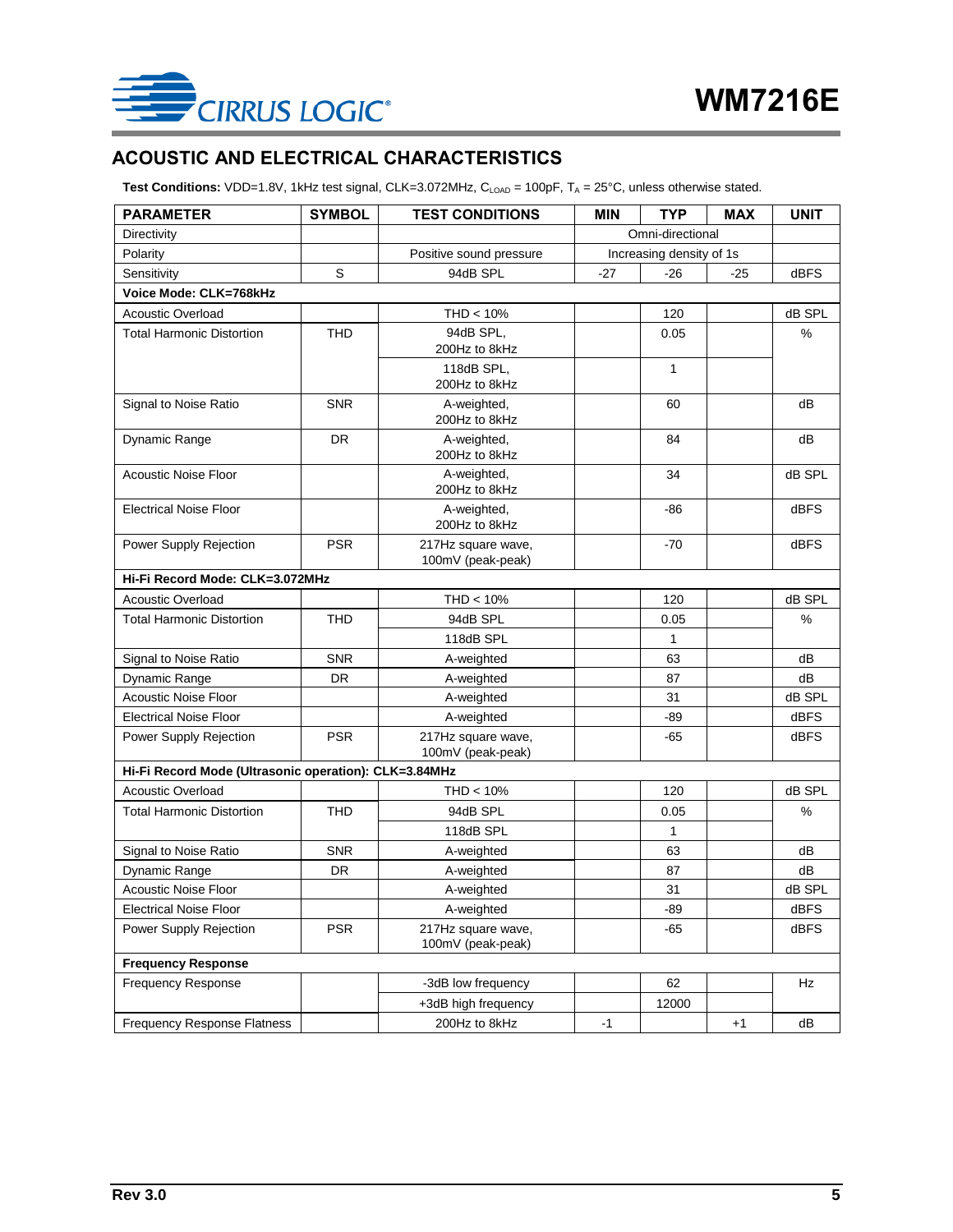

Test Conditions: VDD=1.8V, 1kHz test signal, CLK=3.072MHz, C<sub>LOAD</sub> = 100pF, T<sub>A</sub> = 25°C, unless otherwise stated.

| <b>PARAMETER</b>                                  | <b>SYMBOL</b>     | <b>TEST CONDITIONS</b>                                                              | <b>MIN</b>                  | <b>TYP</b>  | <b>MAX</b>                  | <b>UNIT</b>          |
|---------------------------------------------------|-------------------|-------------------------------------------------------------------------------------|-----------------------------|-------------|-----------------------------|----------------------|
| <b>Digital Input / Output</b>                     |                   |                                                                                     |                             |             |                             |                      |
| Input HIGH Level                                  | V <sub>IH</sub>   | $VDD = 1.8V \pm 10\%$                                                               | $0.65 \times$<br><b>VDD</b> |             |                             | $\vee$               |
| Input LOW Level                                   | $V_{\parallel}$   | $VDD = 1.8V \pm 10\%$                                                               |                             |             | $0.35 \times$<br><b>VDD</b> | V                    |
| Output HIGH Level                                 | $V_{OH}$          | $I_{OH} = 1mA$                                                                      | $0.9 \times$<br><b>VDD</b>  |             |                             | $\vee$               |
| Output LOW Level                                  | $V_{OL}$          | $I_{OL} = -1mA$                                                                     |                             |             | $0.1 \times$<br><b>VDD</b>  | $\vee$               |
| Input capacitance (CLK)                           |                   |                                                                                     |                             | 3.5         |                             | pF                   |
| Input leakage                                     |                   |                                                                                     | $-1$                        |             | 1                           | μA                   |
| Pull-down resistance (LRSEL)                      |                   |                                                                                     |                             | 2.5         |                             | $M\Omega$            |
| Maximum load capacitance<br>(DAT)                 | $C_{\text{LOAD}}$ |                                                                                     |                             |             | 150                         | pF                   |
| <b>Short Circuit Output Current</b>               |                   | DAT connected to GND                                                                |                             |             | 10                          | mA                   |
| <b>Miscellaneous</b>                              |                   |                                                                                     |                             |             |                             |                      |
| <b>Current Consumption</b><br>(no load connected) | I <sub>VDD</sub>  | Sleep Mode,<br>$CLK = 0Hz$                                                          |                             |             | 10                          | μA                   |
|                                                   |                   | Voice Mode,<br>$CLK = 768kHz$                                                       |                             | 290         | 400                         |                      |
|                                                   |                   | Hi-Fi Record Mode,<br>$CLK = 3.072MHz$                                              |                             | 980         | 1250                        |                      |
|                                                   |                   | Hi-Fi Record Mode.<br>$CLK = 3.84MHz$                                               |                             | 1010        | 1300                        |                      |
| Start-up time                                     |                   | from VDD applied to output<br>within specification                                  |                             | 10          | 50                          | ms                   |
|                                                   |                   | from CLK applied to output<br>within specification                                  |                             | 10          | 50                          |                      |
| Impulse recovery time                             |                   | from input sound pressure<br>below overload level to output<br>within specification |                             | 50          |                             | ms                   |
| CLK frequency                                     |                   | Sleep Mode                                                                          |                             | $\mathbf 0$ |                             | Hz                   |
|                                                   |                   | Voice Mode                                                                          | 300                         |             | 800                         | <b>Hz</b>            |
|                                                   |                   | Hi-Fi Record Mode                                                                   | 2.2                         |             | 4.9                         | <b>MHz</b>           |
| Mode selection time                               |                   |                                                                                     |                             |             | 4                           | <b>CLK</b><br>cycles |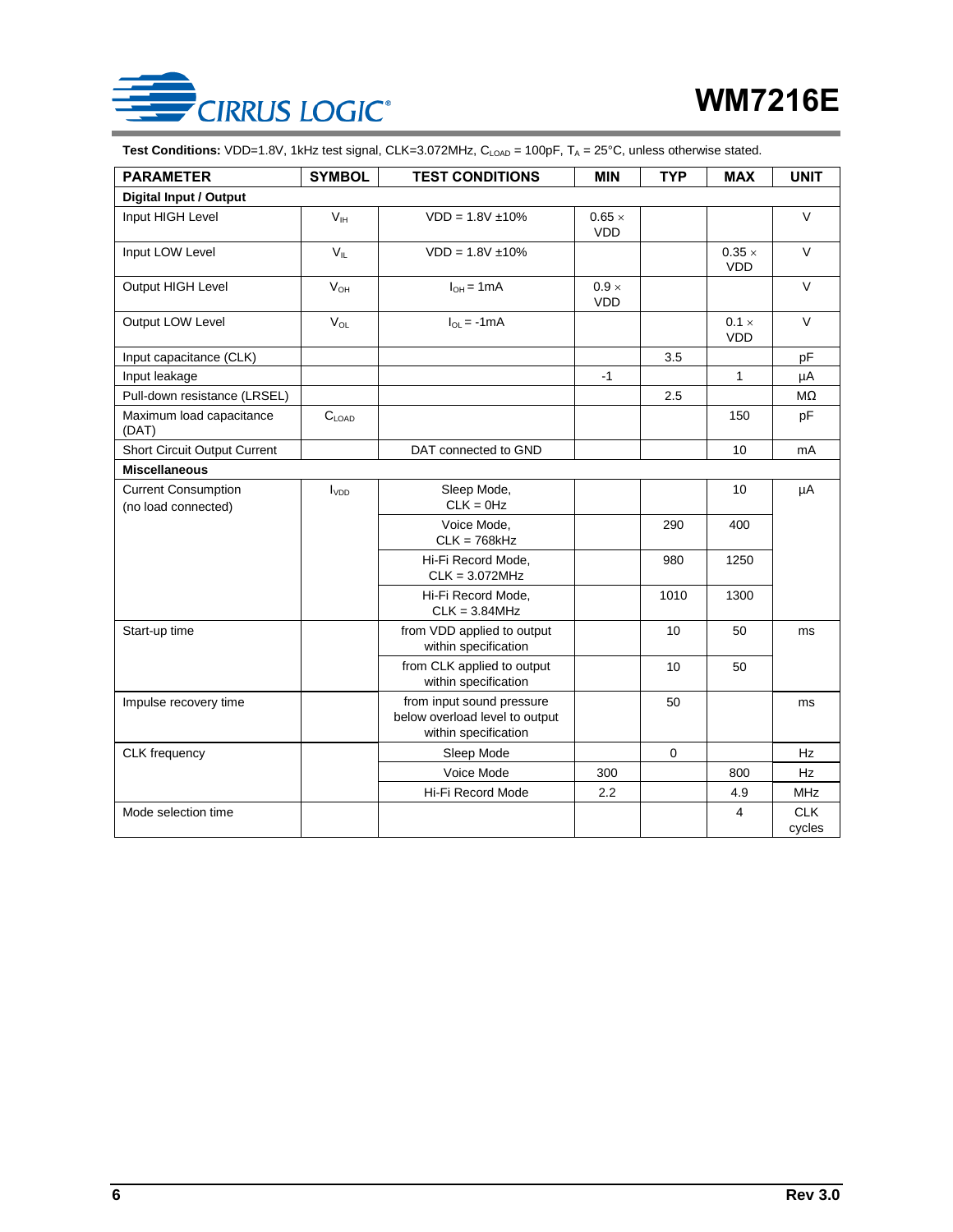

#### <span id="page-6-0"></span>**TERMINOLOGY**

- 1. Sensitivity (dBFS) Sensitivity is a measure of the microphone output response to the acoustic pressure of a 1kHz 94dB SPL (1Pa RMS) sine wave. This is referenced to the output Full Scale Range (FSR) of the microphone.
- 2. Full Scale Range (FSR) Sensitivity, Electrical Noise Floor and Power Supply Rejection are measured with reference to the output Full Scale Range (FSR) of the microphone. FSR is defined as the amplitude of a 1kHz sine wave output whose positive peak value reaches 100% density of logic 1s and whose negative peak value reaches 0% density of logic 1s. This is the largest 1kHz sine wave that will fit in the digital output range without clipping. Note that, because the definition of FSR is based on a sine wave, it is possible to support a square wave test signal output whose level is +3dBFS.
- 3. Total Harmonic Distortion (%) THD is the ratio of the RMS sum of the harmonic distortion products in the specified bandwidth (see note below) relative to the RMS amplitude of the fundamental (ie. test frequency) output.
- 4. Signal-to-Noise Ratio (dB) SNR is a measure of the difference in level between the output response of a 1kHz 94dB SPL sine wave and the idle noise output.
- 5. Dynamic Range (dB) DR is the ratio of the 1% THD microphone output level (in response to a sine wave input) and the idle noise output level.
- 6. All performance measurements are carried out within a 20Hz to 20kHz bandwidth and, where noted, an A-weighted filter. Failure to use these filters will result in higher THD and lower SNR values than are found in the Acoustic and Electrical Characteristics. The brick wall filter removes out of band noise.
- 7. Hi-Fi Record mode and Voice mode are selected according to CLK frequency, as described above.
- 8. Sleep Mode is enabled when the CLK input is stopped; this is a power-saving mode. Normal operation resumes automatically when the CLK input frequency is within the specified operational limits. Note that the VDD supply is still required in Sleep mode.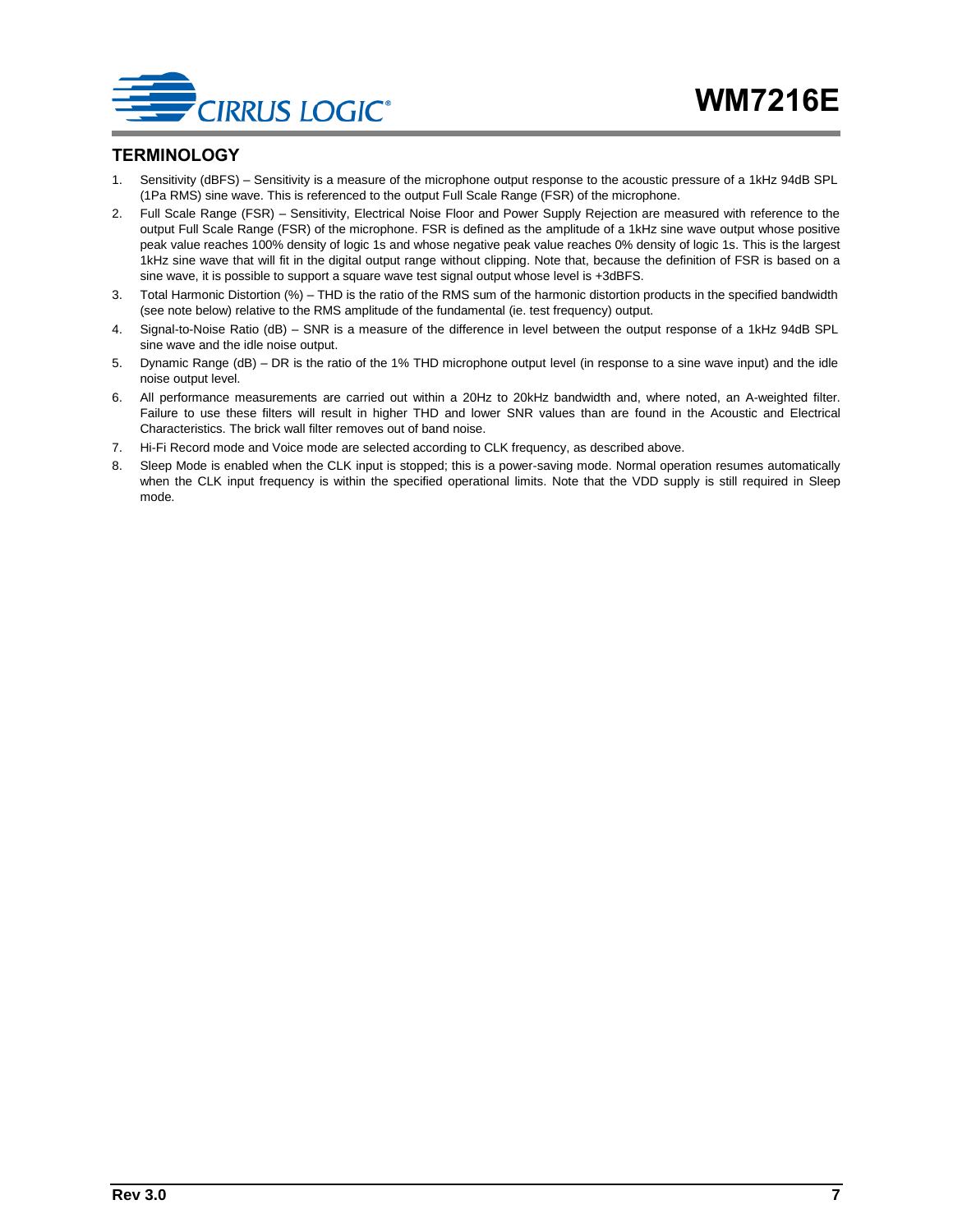

#### <span id="page-7-0"></span>**AUDIO INTERFACE TIMING**





#### **Test Conditions**

The following timing information is valid across the full range of recommended operating conditions.

| <b>PARAMETER</b>                                | <b>SYMBOL</b>         | <b>MIN</b>         | <b>TYP</b> | <b>MAX</b> | <b>UNIT</b> |    |
|-------------------------------------------------|-----------------------|--------------------|------------|------------|-------------|----|
| <b>Digital Microphone Interface Timing</b>      |                       |                    |            |            |             |    |
| CLK cycle time                                  |                       | $t_{CY}$           | 204        |            | 3333        | ns |
| CLK duty cycle                                  | $f_{CLK}$ <= 3.072MHz |                    | 60:40      |            | 40:60       |    |
|                                                 | $f_{CLK}$ > 3.072MHz  |                    | 52:48      |            | 48:52       |    |
| CLK rise/fall time                              |                       |                    |            |            | 6           | ns |
| DAT enable from rising CLK edge (LRSEL = $1$ )  |                       | $t_{LEN}$          | 24         |            |             | ns |
| DAT valid from rising CLK edge (LRSEL = $1$ )   |                       | $t_{L, DV}$        | 30         |            | 80          | ns |
| DAT disable from falling CLK edge (LRSEL = 1)   |                       | $t_{L}$ pis        |            |            | 20          | ns |
| DAT enable from falling CLK edge (LRSEL = $0$ ) | $t_{REN}$             | 24                 |            |            | ns          |    |
| DAT valid from falling CLK edge (LRSEL = $0$ )  |                       | $t_{R}$ pv         | 30         |            | 80          | ns |
| DAT disable from rising CLK edge (LRSEL = $0$ ) |                       | $t_{R\text{ DIS}}$ |            |            | 20          | ns |

#### **Notes:**

- 1. The DAT output is high-impedance when not outputting data; this enables the outputs of two microphones to be connected together with the data from one microphone interleaved with the data from the other. (The microphones must be configured to transmit on opposite channels in this case.)
- 2. In a typical configuration, the Left channel is transmitted following the rising CLK edge (LRSEL = 1). In this case, the Left channel should be sampled by the receiving device on the falling CLK edge.
- 3. Similarly, the Right channel is typically transmitted following the falling CLK edge (LRSEL = 0). In this case, the Right channel should be sampled by the receiving device on the rising CLK edge.
- 4. The WM7216 operating mode is selected according to the CLK frequency; see ["Acoustic and Electrical Characteristics"](#page-4-0) for further details.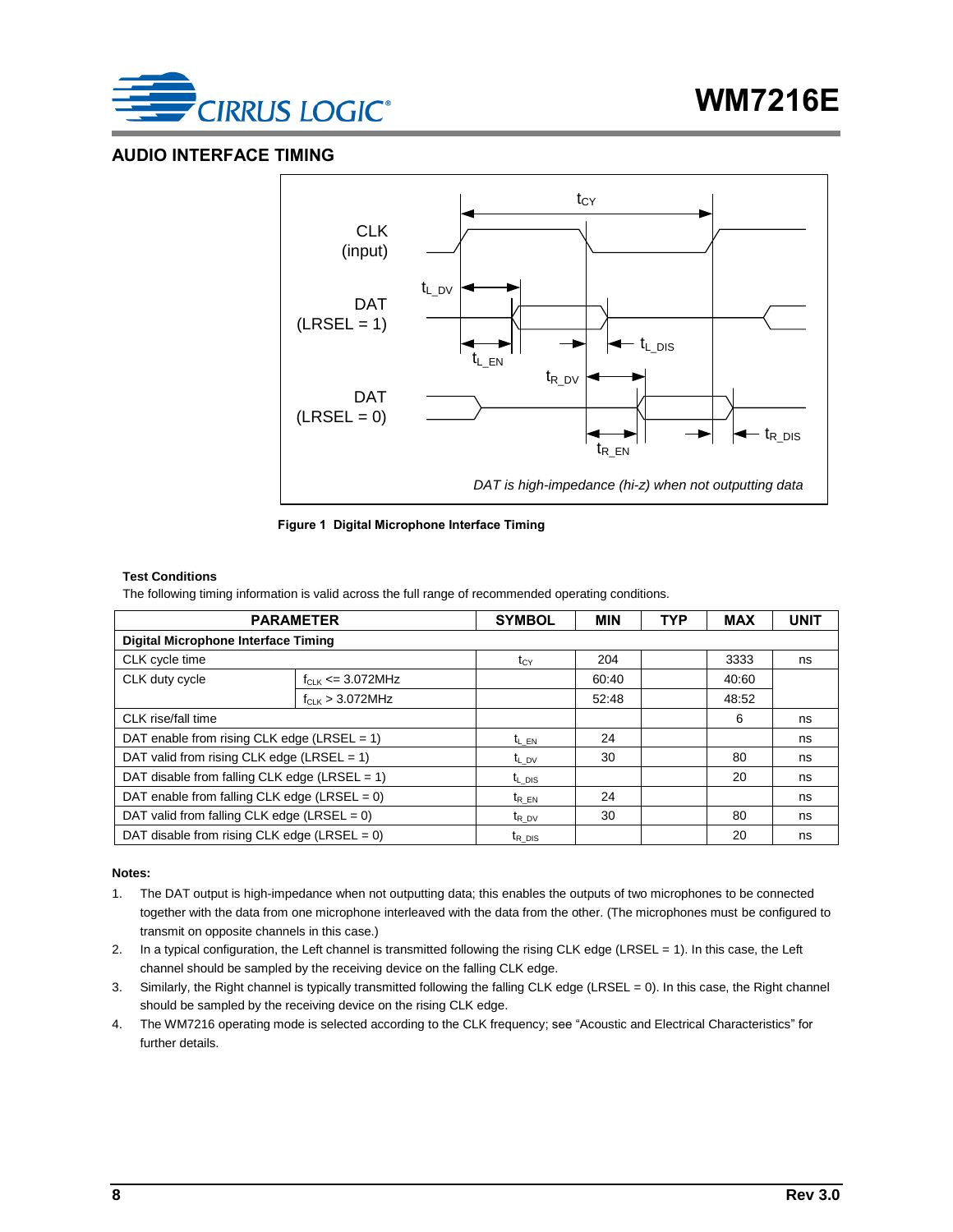



### <span id="page-8-0"></span>**TYPICAL PERFORMANCE**





**Sensitivity vs. Frequency (CLK = 3.072MHz) THD vs. Sound Pressure Level**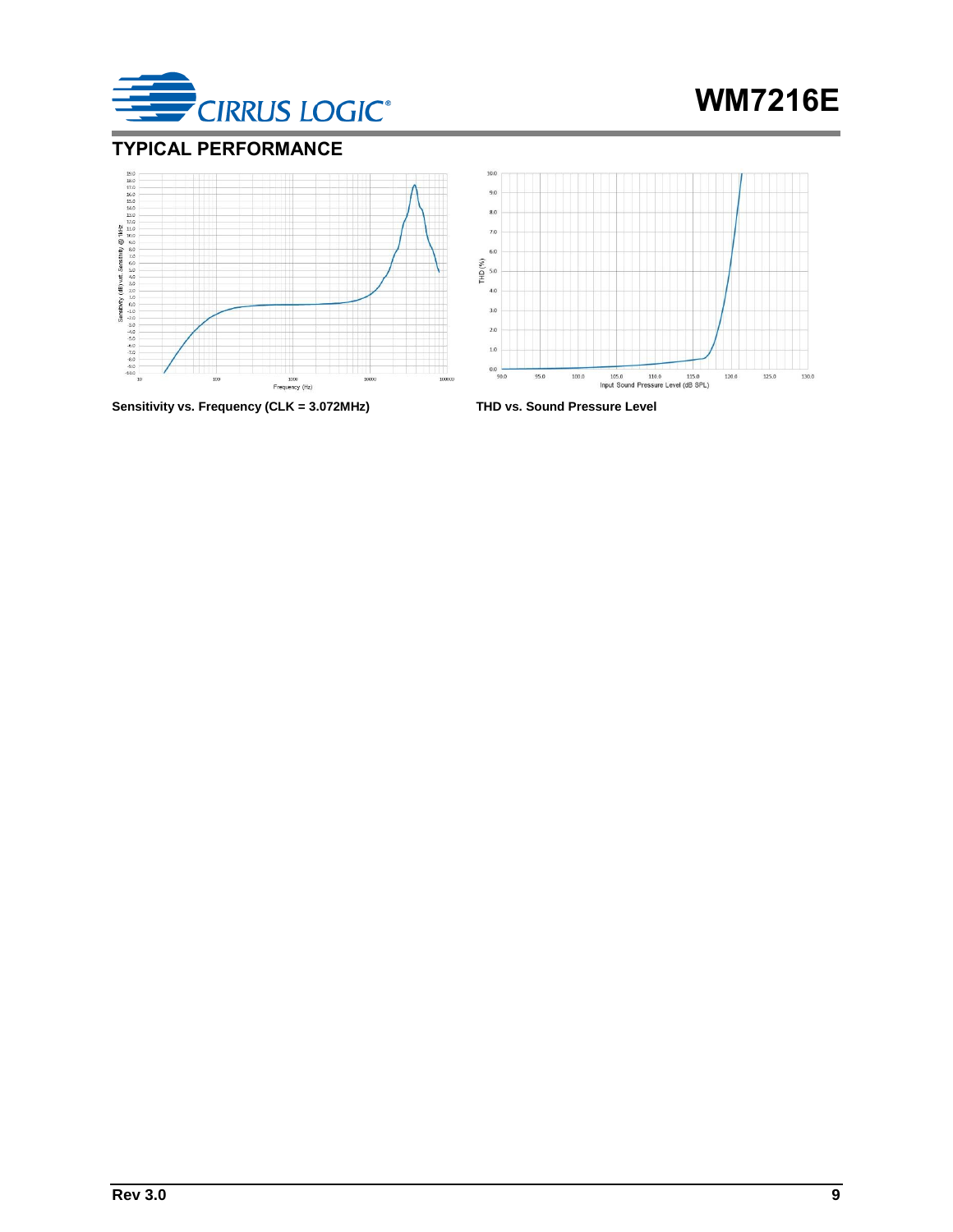

#### <span id="page-9-0"></span>**APPLICATIONS INFORMATION**

#### <span id="page-9-1"></span>**RECOMMENDED EXTERNAL COMPONENTS**

It is recommended to connect a 0.1µF decoupling capacitor between the VDD and GND pins of the WM7216. A ceramic 0.1µF capacitor with X7R dielectric or better is suitable. The capacitor should be placed as close to the WM7216 as possible.

#### <span id="page-9-2"></span>**OPTIMISED SYSTEM RF DESIGN**

For optimised RF design please refer to document WAN0278 (Recommended PCB Layout for Microphone RF Immunity in Mobile Cell Phone Applications) for further information.

#### <span id="page-9-3"></span>**CONNECTION TO A CIRRUS LOGIC AUDIO CODEC**

Cirrus Logic provides a range of audio CODECs incorporating a digital microphone input interface; these support direct connection to digital microphones such as the WM7216.

Stereo connection of two WM7216 digital microphones is illustrated in [Figure 2.](#page-9-4)

Further information on Cirrus Logic audio CODECs is provided in the respective product datasheet, which is available from the Cirrus Logic website.



<span id="page-9-4"></span>**Figure 2 Stereo WM7216 Digital Microphone Connection**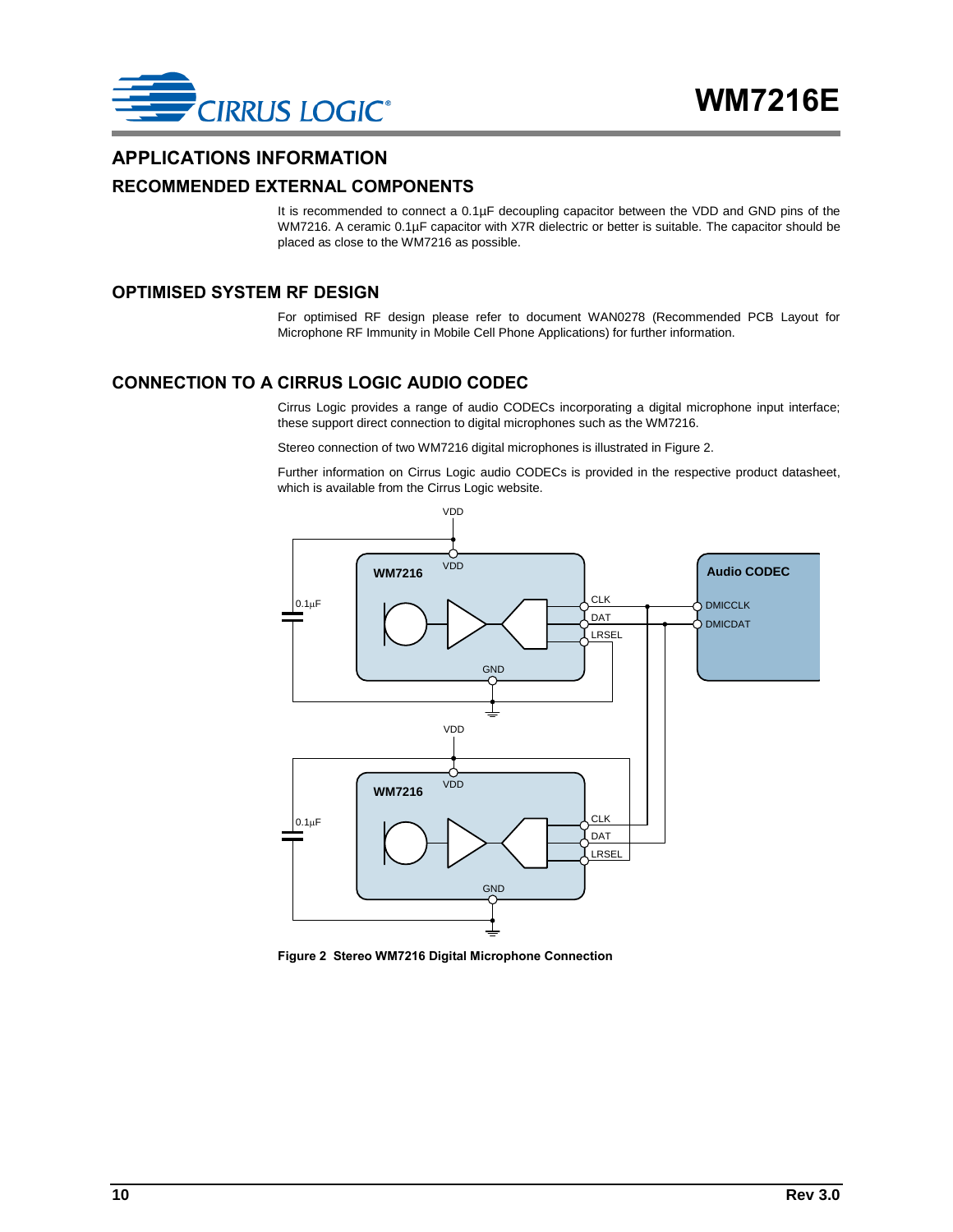

#### <span id="page-10-0"></span>**PCB LAND PATTERN AND PASTE STENCIL**

The recommended PCB Land Pattern and Paste Stencil Pattern for the WM7216 microphone are shown i[n Figure 3](#page-10-1) an[d Figure 4.](#page-10-2)

See also Application Note WAN0284 (General Design Considerations for MEMS Microphones) for further details of PCB footprint design.

Full definition of the package dimensions is provided in the ["Package Dimensions"](#page-11-0) section.



**Figure 3 DM096 - PCB Land Pattern, Top View**

<span id="page-10-1"></span>

<span id="page-10-2"></span>**Figure 4 DM096 - Paste Stencil Pattern, Top View**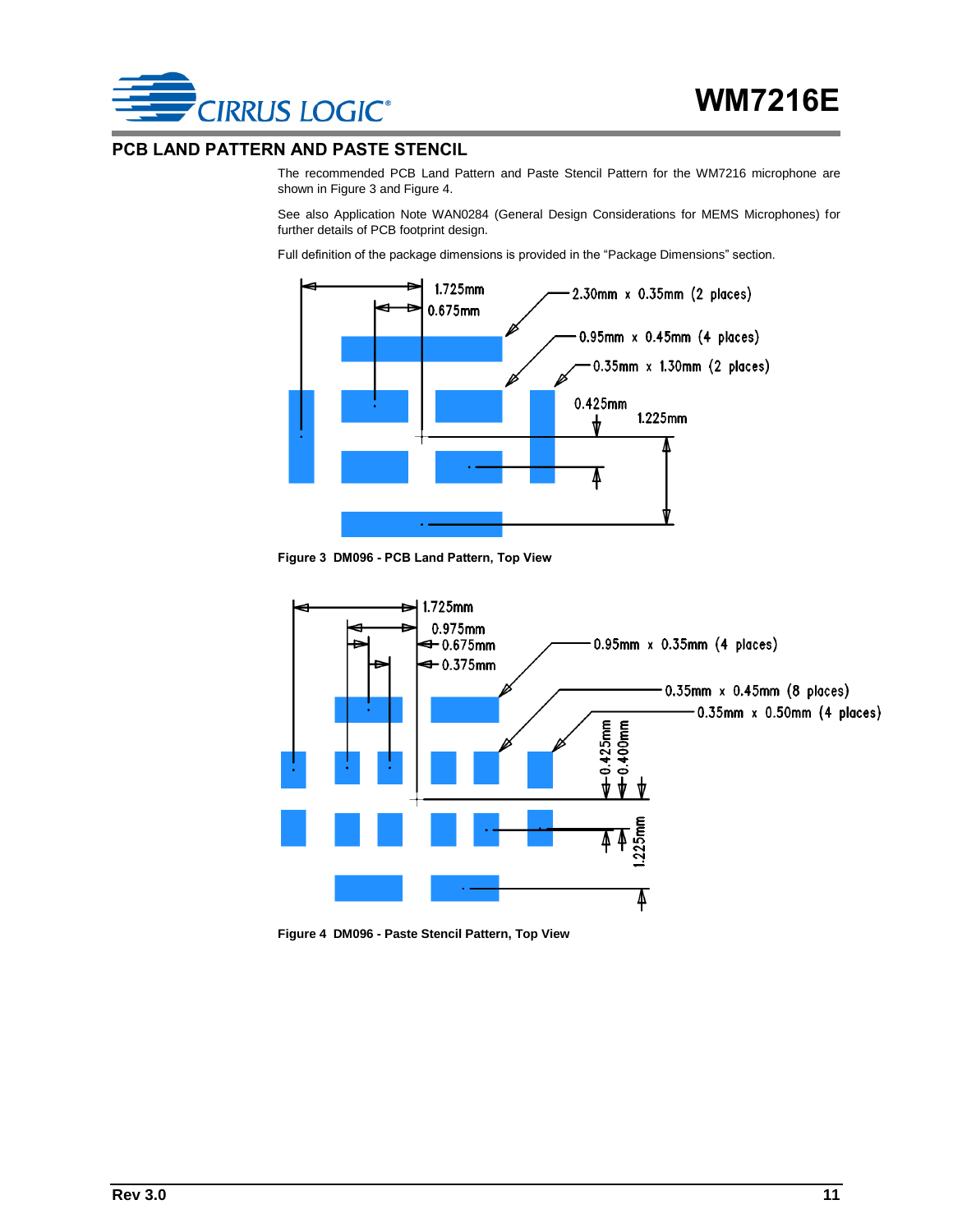

**WM7216E**

### <span id="page-11-0"></span>**PACKAGE DIMENSIONS**

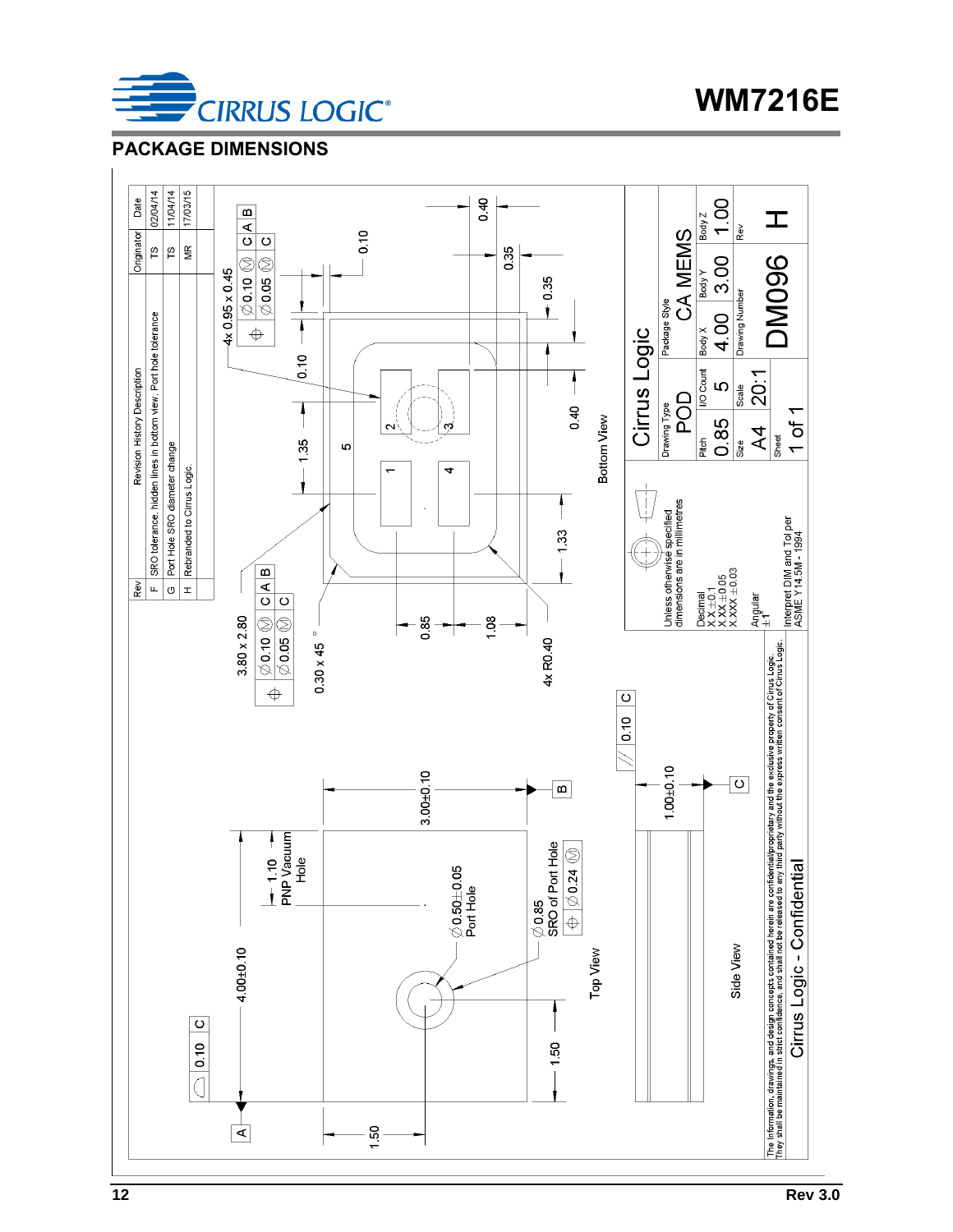

#### <span id="page-12-0"></span>**IMPORTANT NOTICE**

#### **Contacting Cirrus Logic Support**

For all product questions and inquiries, contact a Cirrus Logic Sales Representative. To find one nearest you, go to [www.cirrus.com.](http://www.cirrus.com/)

"Pre-Production" product information describes products that are in production, but for which full characterization data is not yet available. For the purposes of our Terms and Conditions of Sale, "Preliminary" or "Advanced" datasheets are non-final datasheets that include but are not limited to datasheets marked as "Target", "Advance", "Product Preview", "Preliminary Technical Data" and/or "Pre-production." Products provided with any such datasheet are therefore subject to relevant terms and conditions associated with "Preliminary" or "Advanced" designations.

The products and services of Cirrus Logic International (UK) Limited; Cirrus Logic, Inc.; and other companies in the Cirrus Logic group (collectively either "Cirrus Logic" or "Cirrus") are sold subject to Cirrus Logic's terms and conditions of sale supplied at the time of order acknowledgment, including those pertaining to warranty, indemnification, and limitation of liability. Software is provided pursuant to applicable license terms. Cirrus Logic reserves the right to make changes to its products and specifications or to discontinue any product or service without notice. Customers should therefore obtain the latest version of relevant information from Cirrus Logic to verify that the information is current and complete. Testing and other quality control techniques are utilized to the extent Cirrus Logic deems necessary. Specific testing of all parameters of each device is not necessarily performed. In order to minimize risks associated with customer applications, the customer must use adequate design and operating safeguards to minimize inherent or procedural hazards. Cirrus Logic is not liable for applications assistance or customer product design. The customer is solely responsible for its selection and use of Cirrus Logic products. Use of Cirrus Logic products may entail a choice between many different modes of operation, some or all of which may require action by the user, and some or all of which may be optional. Nothing in these materials should be interpreted as instructions or suggestions to choose one mode over another. Likewise, description of a single mode should not be interpreted as a suggestion that other modes should not be used or that they would not be suitable for operation. Features and operations described herein are for illustrative purposes only.

CERTAIN APPLICATIONS USING SEMICONDUCTOR PRODUCTS MAY INVOLVE POTENTIAL RISKS OF DEATH, PERSONAL INJURY, OR SEVERE PROPERTY OR ENVIRONMENTAL DAMAGE ("CRITICAL APPLICATIONS"). CIRRUS LOGIC PRODUCTS ARE NOT DESIGNED, AUTHORIZED OR WARRANTED FOR USE IN PRODUCTS SURGICALLY IMPLANTED INTO THE BODY, AUTOMOTIVE SAFETY OR SECURITY DEVICES, NUCLEAR SYSTEMS, LIFE SUPPORT PRODUCTS OR OTHER CRITICAL APPLICATIONS. INCLUSION OF CIRRUS LOGIC PRODUCTS IN SUCH APPLICATIONS IS UNDERSTOOD TO BE FULLY AT THE CUSTOMER'S RISK AND CIRRUS LOGIC DISCLAIMS AND MAKES NO WARRANTY, EXPRESS, STATUTORY OR IMPLIED, INCLUDING THE IMPLIED WARRANTIES OF MERCHANTABILITY AND FITNESS FOR PARTICULAR PURPOSE, WITH REGARD TO ANY CIRRUS LOGIC PRODUCT THAT IS USED IN SUCH A MANNER. IF THE CUSTOMER OR CUSTOMER'S CUSTOMER USES OR PERMITS THE USE OF CIRRUS LOGIC PRODUCTS IN CRITICAL APPLICATIONS, CUSTOMER AGREES, BY SUCH USE, TO FULLY INDEMNIFY CIRRUS LOGIC, ITS OFFICERS, DIRECTORS, EMPLOYEES, DISTRIBUTORS AND OTHER AGENTS FROM ANY AND ALL LIABILITY, INCLUDING ATTORNEYS' FEES AND COSTS, THAT MAY RESULT FROM OR ARISE IN CONNECTION WITH THESE USES.

This document is the property of Cirrus Logic and by furnishing this information, Cirrus Logic grants no license, express or implied, under any patents, mask work rights, copyrights, trademarks, trade secrets or other intellectual property rights. Any provision or publication of any third party's products or services does not constitute Cirrus Logic's approval, license, warranty or endorsement thereof. Cirrus Logic gives consent for copies to be made of the information contained herein only for use within your organization with respect to Cirrus Logic integrated circuits or other products of Cirrus Logic, and only if the reproduction is without alteration and is accompanied by all associated copyright, proprietary and other notices and conditions (including this notice). This consent does not extend to other copying such as copying for general distribution, advertising or promotional purposes, or for creating any work for resale. This document and its information is provided "AS IS" without warranty of any kind (express or implied). All statutory warranties and conditions are excluded to the fullest extent possible. No responsibility is assumed by Cirrus Logic for the use of information herein, including use of this information as the basis for manufacture or sale of any items, or for infringement of patents or other rights of third parties. Cirrus Logic, Cirrus, the Cirrus Logic logo design, and SoundClear are among the trademarks of Cirrus Logic. Other brand and product names may be trademarks or service marks of their respective owners.

Copyright © 2014–2015 Cirrus Logic, Inc. All rights reserved.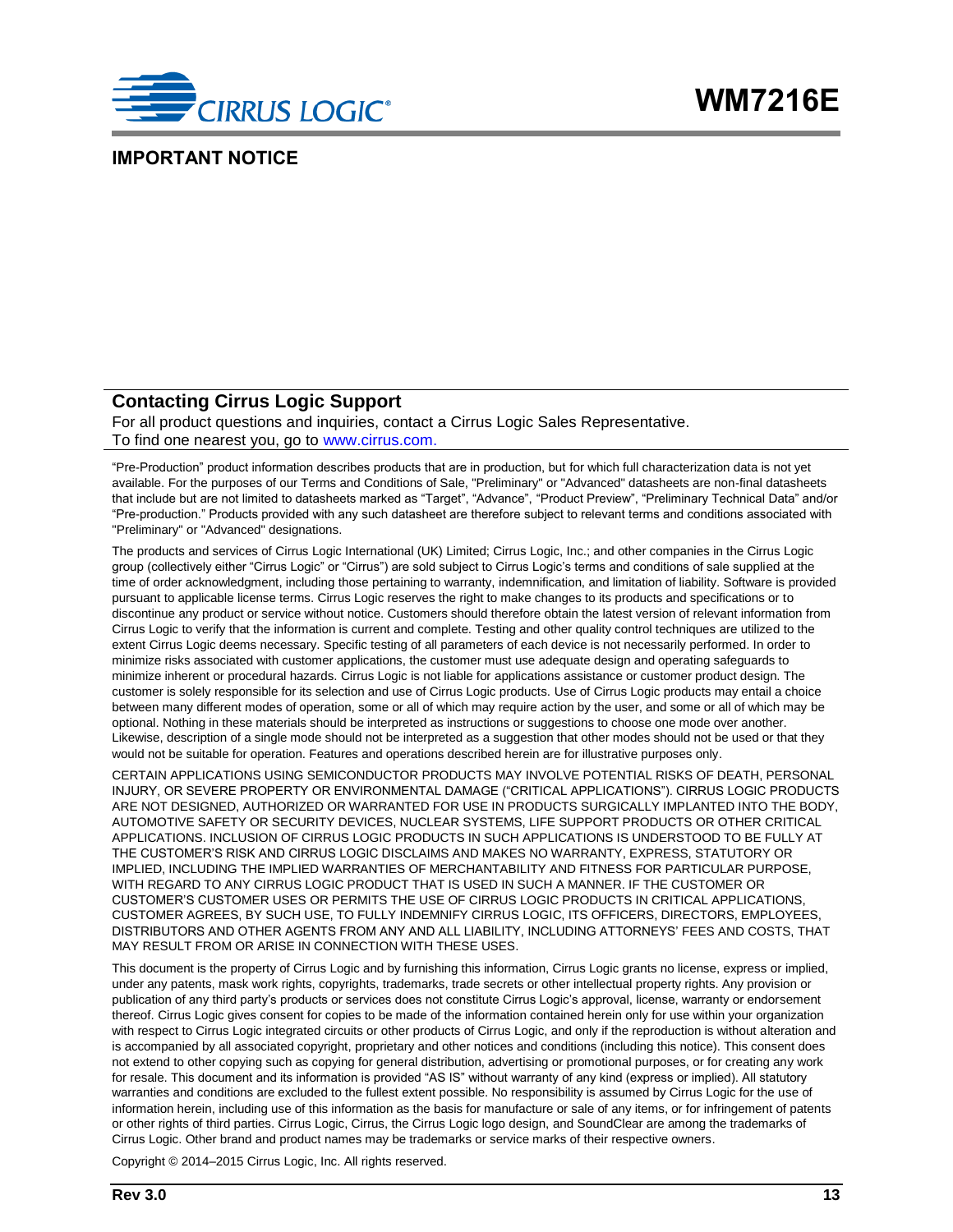

### <span id="page-13-0"></span>**REVISION HISTORY**

| <b>DATE</b> | <b>REV</b>    | <b>DESCRIPTION OF CHANGES</b>                      | <b>PAGE</b>       | <b>CHANGED BY</b> |
|-------------|---------------|----------------------------------------------------|-------------------|-------------------|
| 13/06/14    | 1.0           | Initial version                                    |                   | PH.               |
| 28/10/14    | 2.0           | Operating voltage and frequency range extended     | 1, 4, 7           | PH.               |
|             |               | Electrical Characteristics updated                 | 1, 5, 6           |                   |
|             |               | Performance graphs added                           | 8                 |                   |
|             |               | Package Outline Drawing updated                    | 11                |                   |
| 10/08/15    | 2.1           | Operating voltage and frequency amended            | 1, 4              | PH.               |
|             |               | Electrical Characteristics updated                 | 5, 6              |                   |
|             |               | Timing specifications updated                      | 8                 |                   |
|             |               | PCB Land Pattern and Paste Stencil Pattern updated | 11                |                   |
|             |               | Package Outline Drawing updated                    | $12 \overline{ }$ |                   |
| 17/11/15    | $2.2^{\circ}$ | Frequency response specification updated           | 5                 | PH.               |
|             |               | Input capacitance specification updated            | 6                 |                   |
|             |               | Frequency response performance graph added         | 9                 |                   |
| 09/12/15    | 3.0           | Raised to Pre-Production status                    |                   | <b>PH</b>         |